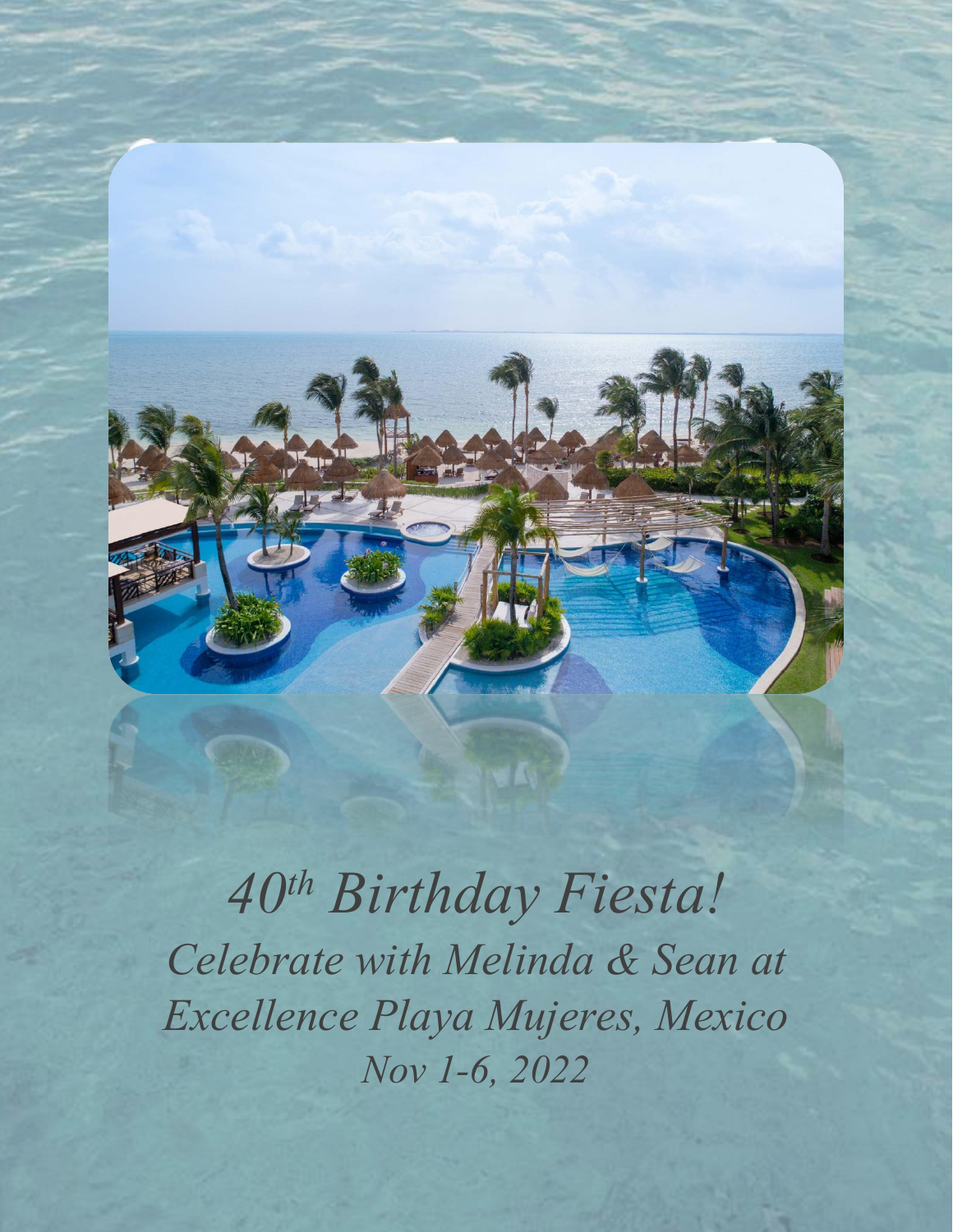

1.317.577.7775 ext 21 1.877.943.8282 ext 21

#### **TO RESERVE YOUR ROOM CLICK HERE:** <https://www.beachbumvacations.com/reservation/>

\_\_\_\_\_\_\_\_\_\_\_\_\_\_\_\_\_\_\_\_\_\_\_\_\_\_\_\_\_\_\_\_\_\_\_\_\_\_\_\_\_\_\_\_\_\_\_\_\_\_\_\_\_\_\_\_\_\_\_\_\_\_\_\_\_\_\_\_\_\_\_\_\_\_\_\_\_\_\_\_\_\_\_\_\_\_\_\_\_\_\_\_\_\_\_\_\_\_\_\_\_\_\_\_\_\_\_\_\_\_\_\_\_\_\_\_\_\_\_\_\_\_\_\_\_\_

Our wedding travel concierge is Sue Hassan



Travel the WORLD with US Phone: 1-877-943-8282 Ext 21 Email: Sue@beachbumvacation.com **For a faster response time, please email Sue. Bookings must be made via our online form at [www.beachbumvacations.com/reservation](http://www.beachbumvacations.com/reservation) to ensure accuracy.** 

**Reservations cannot be made via phone.**

Sue at Beach Bum Vacations is here to help you join Melinda & Sean's group traveling to Playa Mujeres, Mexico in **November 2022**. She's here to make your travel arrangements a breeze and answer any questions you may have along the way.

She will be coordinating all of the guests in this group in order to make travel easy and stress-free. You will need to book your room reservations with Sue and let her know you are part of Melinda & Sean's party, to ensure you are included in their group.

Below are **APPROXIMATE** per couple all inclusive rates that you can view below. The below rates are current as of Sept. 10, 2021 and are subject to change at any time. Please send an email to [sue@beachbumvacation.com](mailto:sue@beachbumvacation.com) and she will give you a current quote based on your needs. Travel Protection and airfare can be added upon request. Availability is subject to change at any time, so please consider booking early to make sure you can stay for your preferred dates/room type.

Rates below are based on 2 people staying 5 nights from Nov 1-6, 2022. Below rates include your all inclusive resort stay and round trip *private* airport transfers:

# **EXCELLENCE PLAYA MUJERES**

www.BEACHBUMVACATTEN.com

"TRAVEL THE WORLD WITH US"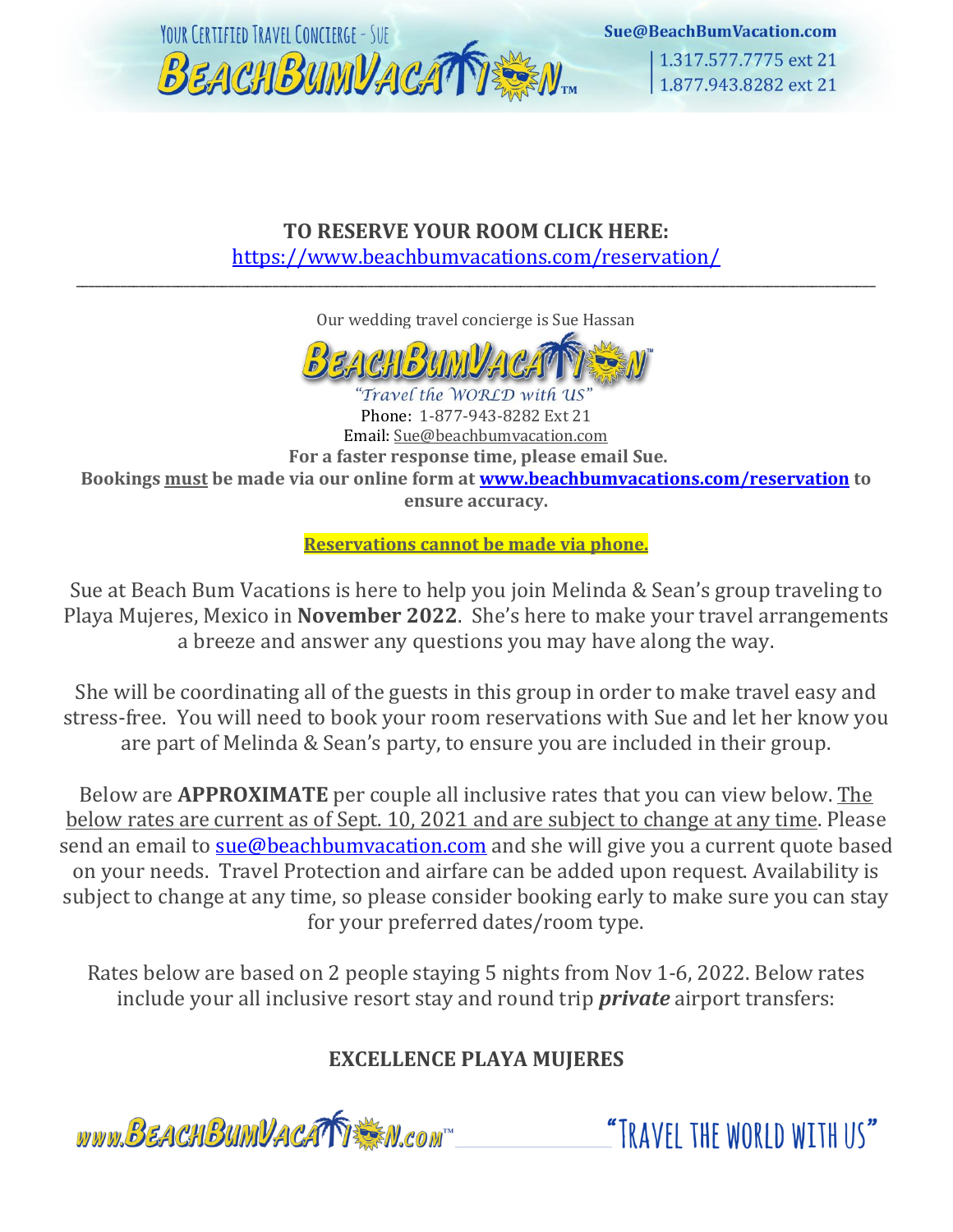

Junior Suite Spa or Pool View - **\$2306 per couple** Junior Swim Up Suite Spa or Pool View - **\$2,476 per couple** Excellence Club Junior Suite Pool View - **\$2,680 per couple** Terrace Suite w/ Plunge Pool - **\$2,748 per couple** 2 Story Rooftop Terrace Suite Spa Pool View - **\$2,816 per couple** Excellence Club Junior Suite Swim Up Suite Pool View - **\$2,884 per couple** Excellence Club 2 Story Rooftop Terrace Suite Ocean Front - **\$3,564 per couple**

#### **Please contact Sue for an up-to-date, custom quote based on your preferred travel dates and number of guests.**

### **\*\*Airfare is not included in the prices above but can be added. Please contact Sue for current airfare options.\*\***

### **WHAT'S INCLUDED?**

Accommodations as selected, round-trip ground transportation from the airport and back, taxes, all meals, unlimited alcoholic and non-alcoholic beverages, in-room mini-bar with beer, water, soft drinks (re-stocked once a day), 24 hour room service, daily and nightly activity program, non-motorized water sports, live music and shows, fitness center, taxes and gratuities all included.

NOTE: Inquire with [sue@beachbumvacation.com](mailto:sue@beachbumvacation.com) for up-to-date airfare rates into Cancun for your dates of travel.

**This resort does sell out VERY often, so it is important that you contact Beach Bum Sue and pay the deposit of \$150 per person to reserve your room before this date. Inventory is not currently being held and is subject to change at any time so please consider booking/paying your deposit ASAP to secure your room and join Melinda & Sean!**

\*Please fill in the Reservation Form at [www.beachbumvacations.com/reservation](http://www.beachbumvacations.com/reservation) with information as it appears on your passport to secure your room!  $\odot$ 

# **\*\*\* Process of Booking** \*\*\*



"TRAVFI THE WORLD WITH US"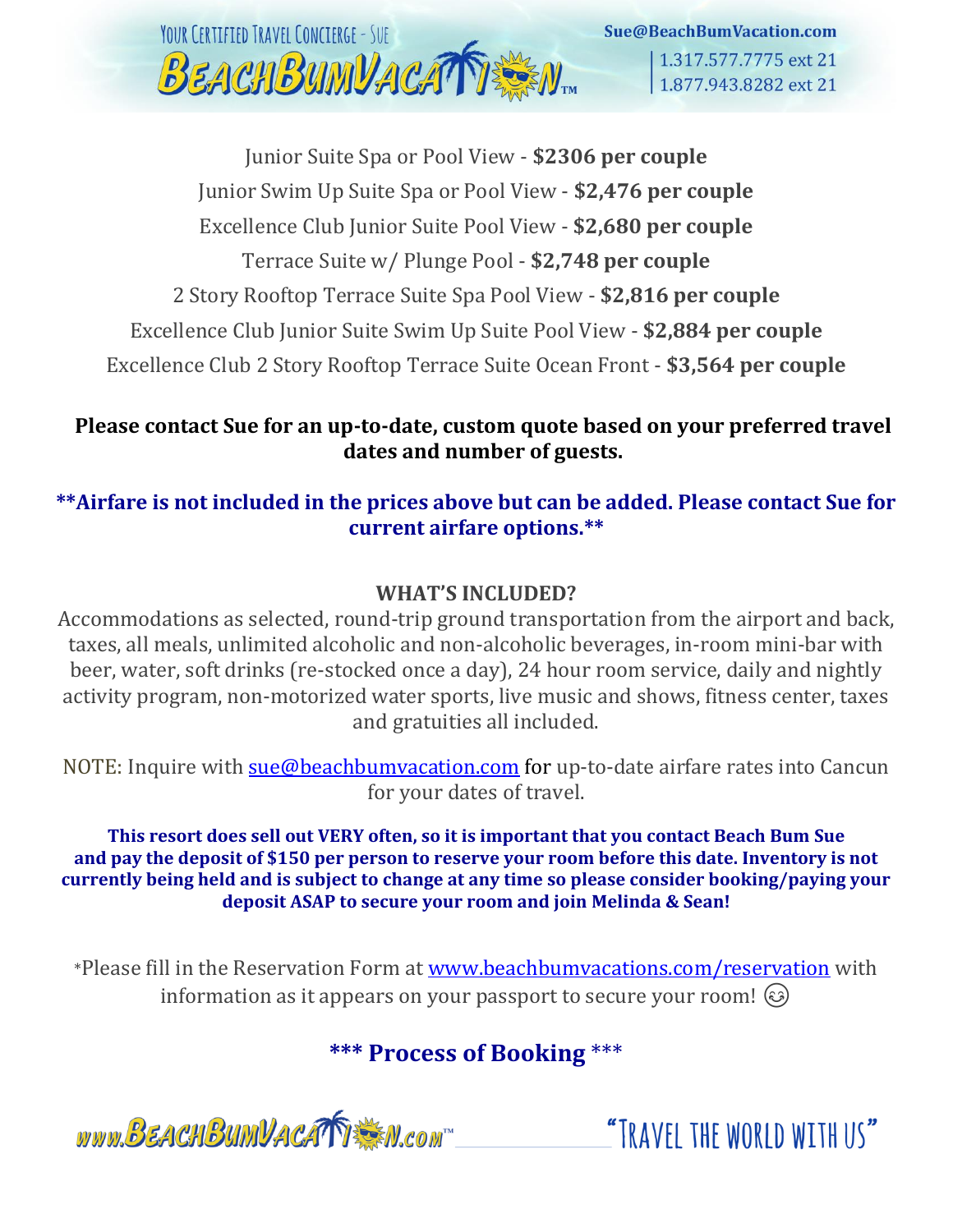

Sue@BeachBumVacation.com 1.317.577.7775 ext 21 1.877.943.8282 ext 21

❖ Determine your travel dates & who you'll be sharing a room with then click on the secure Reservation Link and fill in your information:

\*RESERVATION link:<https://www.beachbumvacations.com/reservation/>

#### **This form will ask for your credit card info, but Beach Bum Sue will contact you to verify all details and amount before anything is charged to your card.**  $\odot$

- ❖ If you have frequent flyer miles or airline credit vouchers Sue is NOT able to book your flight. You must do so on your own.
- ❖ Determine if you want travel protection. It's highly recommended! Insurance rates below are based on your total vacation package value per person. Please inquire with Sue at the time of booking for insurance costs.

#### ❖ **DOWN PAYMENT OPTIONS:**

1) Room Only: Booking deposit is \$150 per person. 2) Room with insurance: Booking deposit is \$150 per person + the cost of insurance. 3) Room and flights: Booking deposit is \$150 per person + total airfare cost. 4.) Room, insurance and flights: Booking deposit is \$150 per person + total airfare cost + cost of insurance.

❖ After the down payment is made the final balance is due no later than 45 days prior to your travel dates.

Once you place your reservation and your payment has been applied you will receive a confirmation invoice/itinerary for your trip!

\*\*\* Important Travel & Booking Information \*\*\*

When should I book? As soon as possible for the best flight schedules and guaranteed availability at the resort! Rooms are NOT currently being held so please consider that your room cannot be guaranteed until you're booked with your deposit paid.

\*IMPORTANT! -- Airfare WILL fluctuate depending on availability at time you make your reservation, please make your payment with Sue as soon as possible to ensure the lowest rate and best flight time options. You will fly into the Cancun airport (CUN).

Who should I ask for when making my reservation? All reservations must be made directly through Sue at Beach Bum Vacation. [www.beachbumvacations.com/reservation](http://www.beachbumvacations.com/reservation)

Payment policy: Full payment is due 45 days prior to departure.



"TRAVFI THE WORLD WITH US"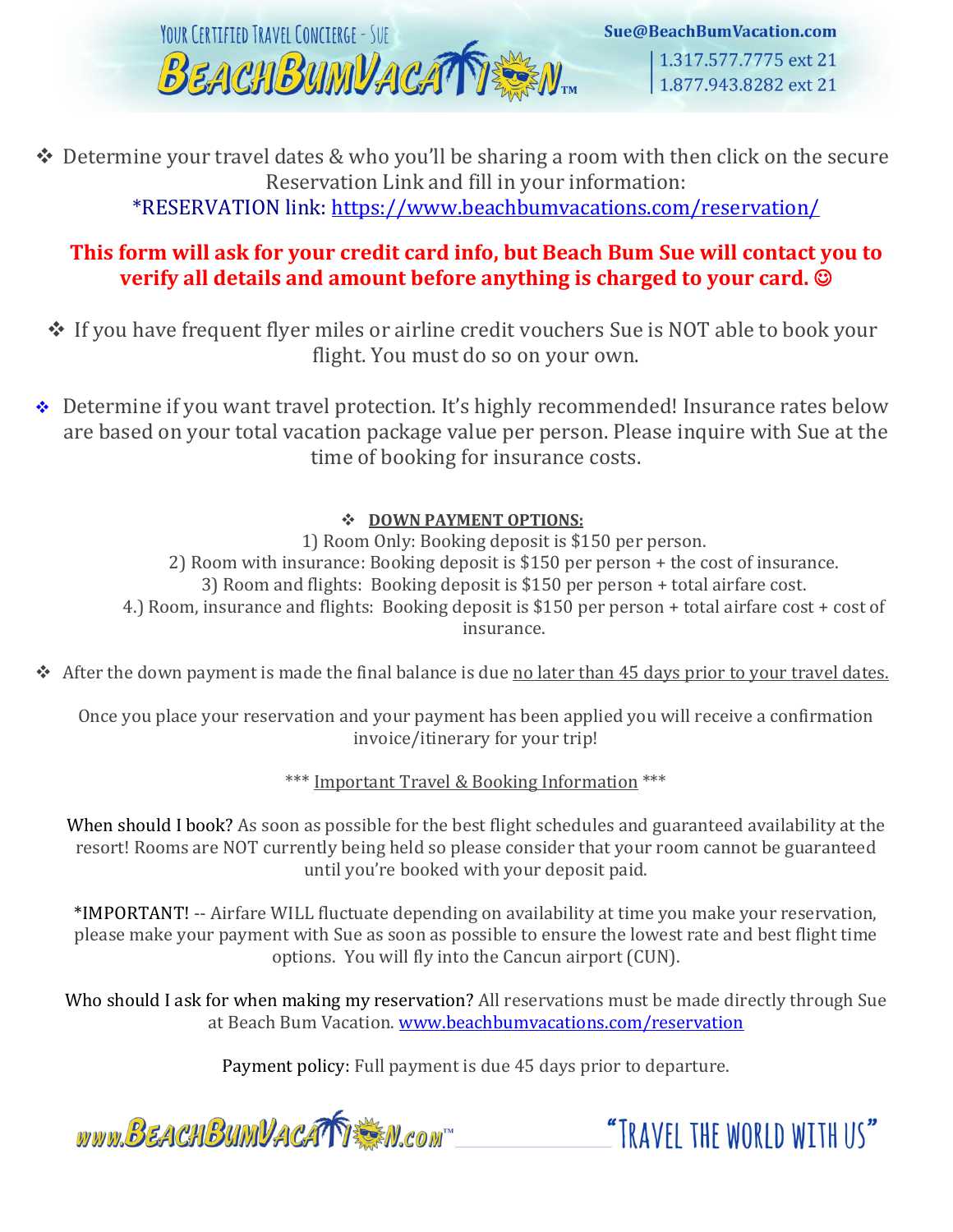

#### Visa, MasterCard, American Express and Discover are also accepted. Note: Returned checks subject to \$30.00 fee.

What travel documents will I need? You will need a valid passport in order to travel to Cancun, no exceptions.

You will need to indicate on the form if you accept or decline TRIP INSURANCE.

PLEASE NOTE: Insurance CANNOT be added after payment is made. Insurance is due at the time of making the reservation along with the down payment. Please inquire with Sue for specific insurance options according to your travel preferences.

Special Needs: Please specify if anyone in your party meets any of the following criteria: (1) holds frequent flyer miles (2) is hearing or vision impaired (3) has dietary restrictions (4) needs a wheelchair (5) is diabetic (6) is highly allergic.

#### **CANCELATION POLICY:**

Once your reservation is made, the deposit is nonrefundable if you cancel up to 45 days prior to travel.

Please inquire at the time of booking for specifics on cancellation policy based on your preferred dates, room type, etc.

*The aforementioned is person or room canceling (so if 1 person within the room cancels these same rules apply for that person). Insurance covers these penalties for individuals making reservations within the group – if they have purchased insurance.* 

*If you do not have insurance – natural disasters (such as hurricanes), cancelations for ANY reason (medical/personal emergencies, cancelation of the wedding, etc.) do not relieve them from these penalties. ONLY the Travel Insurance will help with coverage.*

## **Frequently Asked Questions:**

-Currency: USDs are accepted in Mexico so there is no need to exchange your currency.

-Clothing: some restaurants require men to wear long pants, shirt with collar & closed toe shoes.

-Airport: you must arrive at the airport two hours prior to flight departure time.

-Passport: Please apply ASAP if you do not have one already and want to attend. Passport processing times are currently very delayed; expedited service is recommended. More info: <https://travel.state.gov/content/travel/en/passports.html>

www.BEACHBUMVACATTEM.com